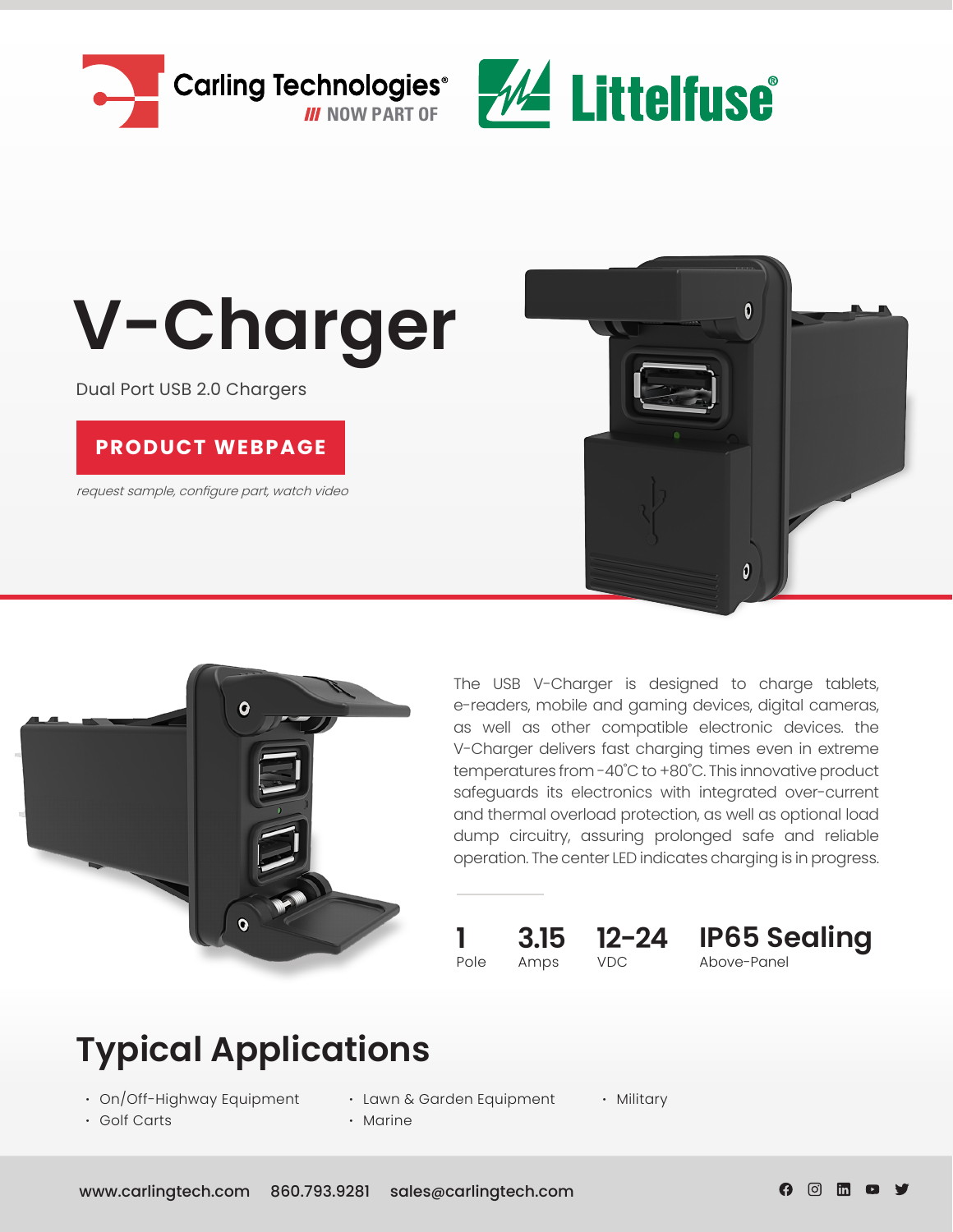## **Design Features**

#### **DUAL USB 2.0 PORTS**

Total current of 3.15 amps, facilitating faster charges

#### **SPRING LOADED DOORS**

Stylish, curved or square double doors automatically close to cover and seal each port when not in use

 $\bullet$ 

 $\overline{\mathbf{o}}$ 

#### **LED**

Green LED brightens to indicate charging is in progress

#### **SEALING PROTECTION**

Silicone rubber seal perfectly mates with door indent to provide sealing protection up to IP65 for above-panel components

#### **PANEL SEAL**

Prevents water ingress beneath panel to protect critical connections

#### **MOUNTING**

Fits industry standard panel opening size of 1.450" x .830"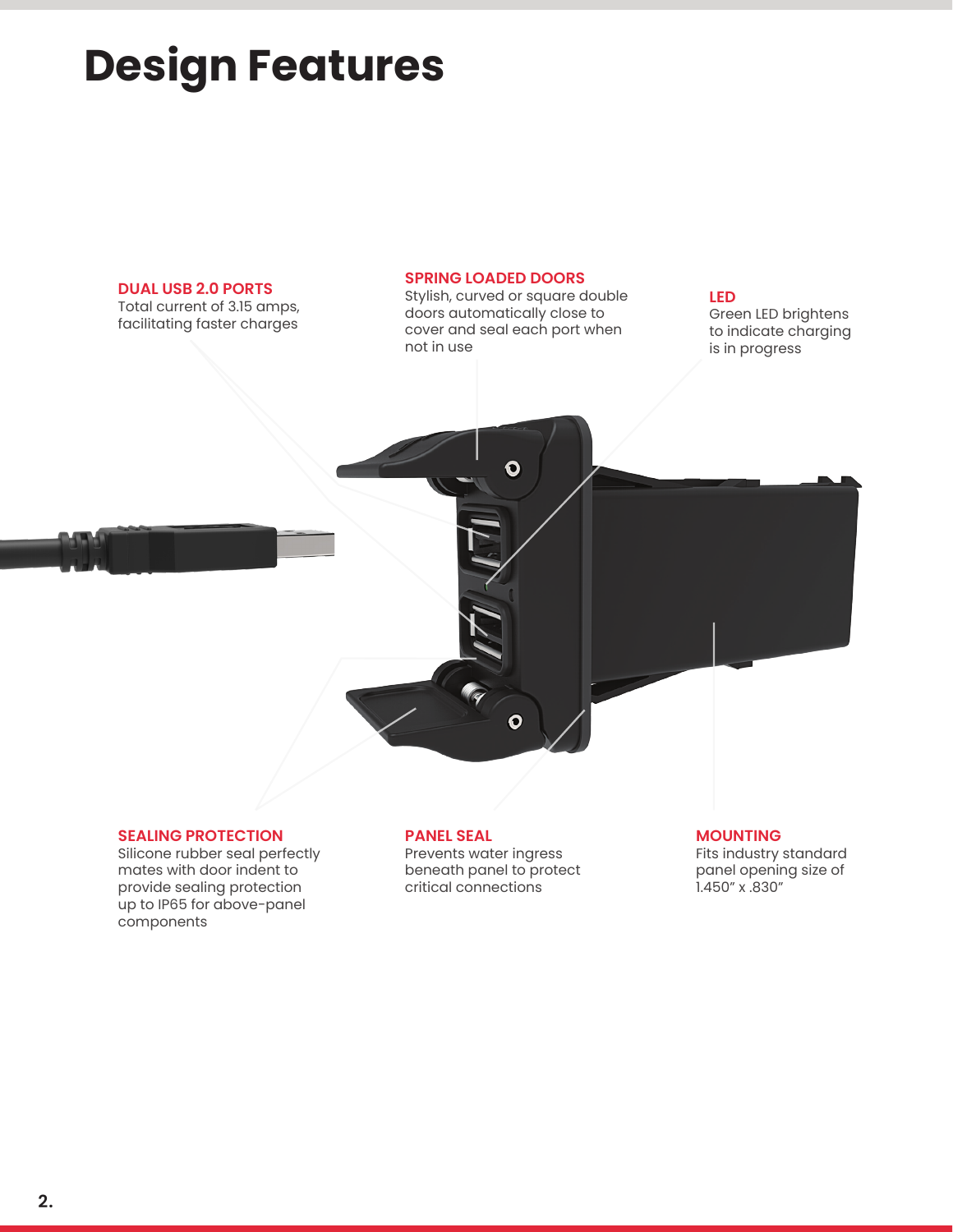## **Tech Specs**

### **Electrical**

| USB Type                              | 2.0                                                                                                                                                                                                           |
|---------------------------------------|---------------------------------------------------------------------------------------------------------------------------------------------------------------------------------------------------------------|
| Number of USB Ports                   | $\overline{2}$                                                                                                                                                                                                |
| <b>Operating Voltage</b>              | 12V/24V DC power systems<br>(9 to 29 VDC)                                                                                                                                                                     |
| Output Voltage                        | 5.0 VDC                                                                                                                                                                                                       |
| Max Output Current                    | 3.15A DC Total                                                                                                                                                                                                |
| Current Draw (No Load)                | 12V: 1.5 mA, 24V: 3.5 mA                                                                                                                                                                                      |
| Compatibility                         | Charges mobile devices<br>including iPad, iPhone, iPod, HTC,<br>Galaxy, Blackberry, MP3 Players,<br>Digital Cameras and PDA's                                                                                 |
| <b>LED Indicator</b>                  | Green LED brightens when<br>charging is in progress.                                                                                                                                                          |
| Receptacle Insertion Life             | 10,000 operating cycles<br>per port minimum                                                                                                                                                                   |
| Terminals                             | Copper/silver plating 1/4"<br>(6.3 mm) Quick Connect<br>terminations                                                                                                                                          |
| Reverse Polarity                      | Operational with correct polarity<br>afterreverse polarity exposure                                                                                                                                           |
| <b>Output Protection</b>              | Short Circuit and Overload                                                                                                                                                                                    |
| <b>Thermal Overload</b><br>Protection | Operation will cease if internal<br>temperature reaches 125°C.<br>Charging will resume after<br>sufficient heat loss                                                                                          |
| <b>ESD</b>                            | 15kV air, 8kV touch per ISO10605<br>for Operational; Packaging and<br><b>Handling Tests</b>                                                                                                                   |
| Load Dump Protection                  | ISO 7637-2 detailed data available.<br>Consult factory for details.                                                                                                                                           |
| Radiated Immunity                     | ISO 11452-2, 200 MHz to 2.7 GHz<br>Field Strength for 200 MHz to 1<br>GHz: 60 V/m<br>Field Strength for 1 to 2.7<br>GHz: 50 V/m<br>Bulk Cable Injection ISO 11452-2, 1<br>to 400 MHz<br>Field Strength: 80 mA |
| Emissions                             | FCC Part 15, Class B<br>Radiated, Conducted and Far<br>Field Emissions data available.<br>Consult factory for details.                                                                                        |

### **Mechanical**

Endurance 10,000 open/close cycles minimum per door

### **Environmental**

| Sealing (when doors<br>closed) | Curved Doors: IP65, for above-panel<br>components of actual switch only<br>Square Doors: IP64, for above-panel<br>components of actual switch only |
|--------------------------------|----------------------------------------------------------------------------------------------------------------------------------------------------|
| Operating<br>Temperature       | $-40^{\circ}$ to $+60^{\circ}$ C at 3.15A<br>$-40^{\circ}$ to $+70^{\circ}$ C at 2.4A<br>$-40^{\circ}$ to $+80^{\circ}$ C at 2.1A                  |
| Vibration                      | MIL-STD 202G, Method 204D, Test<br>Condition A. 0.06DA or 10G, 10-500 Hz                                                                           |
| Shock                          | MIL-STD 202G, Method 213B,<br>Test Condition K @ 30-G. No loss of<br>circuit during test.                                                          |
| <b>Chemical Exposure</b>       | Brush method with USB doors<br>closed: diesel, gasoline, brake fluid,<br>Windex, Armor All                                                         |
| <b>Thermal Shock</b>           | MIL-STD 202G, Method 107G,<br>Test Condition A, -40° to 85°C.<br>Test Criteria: Remains functional<br>without damage.                              |
| Moisture Resistance            | MIL-STD 202G, Method 106G. Test<br>Criteria: Remains functional without<br>damage                                                                  |
| <b>Thermal Cycling</b>         | 25 Cycles -40° to 85°C, 2 hours<br>for each temperature every cycle                                                                                |
| Salt Spray                     | MIL-STD 202G, Method 101E, Test<br>Condition A                                                                                                     |
| <b>Blowing Dust</b>            | MIL-STD 810G Method 510.5, Air<br>Velocity: 1750 $\pm$ 250 ft/min, Test<br>Duration: 12 hours                                                      |

### **Physical**

| Materials                       | Housing: Polycarbonate/PBT<br>Doors: Polyester<br>Light Pipe: Polycarbonate<br>Torsion Springs Pins: Stainless Steel<br>Door Seal: Silicone<br>PCBA Gasket/Panel Gasket: Closed Cell<br>Neoprene<br>Terminals: Silver plated Copper<br><b>Electronics: Two PCB Assemblies</b> |
|---------------------------------|-------------------------------------------------------------------------------------------------------------------------------------------------------------------------------------------------------------------------------------------------------------------------------|
| Panel Opening                   | 1.450" x .830"                                                                                                                                                                                                                                                                |
| Panel Thickness                 | .030 - .156 inches                                                                                                                                                                                                                                                            |
| Panel Mounting Method           | <b>Front Panel Insertion</b>                                                                                                                                                                                                                                                  |
| Installation Insertion<br>Force | 12-28 lbs typical<br>(dependent on panel design)                                                                                                                                                                                                                              |
| Panel Retention Force           | Greater than 35 lbs<br>(dependent on panel design)                                                                                                                                                                                                                            |
| Depth Behind Panel              | See Dimensional Specs                                                                                                                                                                                                                                                         |
| Connectors                      | VCI, VC2                                                                                                                                                                                                                                                                      |
| Weight                          | Approximately 45g (1.6 oz)                                                                                                                                                                                                                                                    |
| <b>Styling Options</b>          | Curved or square USB port doors                                                                                                                                                                                                                                               |
| Port Protection                 | Twin, self-closing doors                                                                                                                                                                                                                                                      |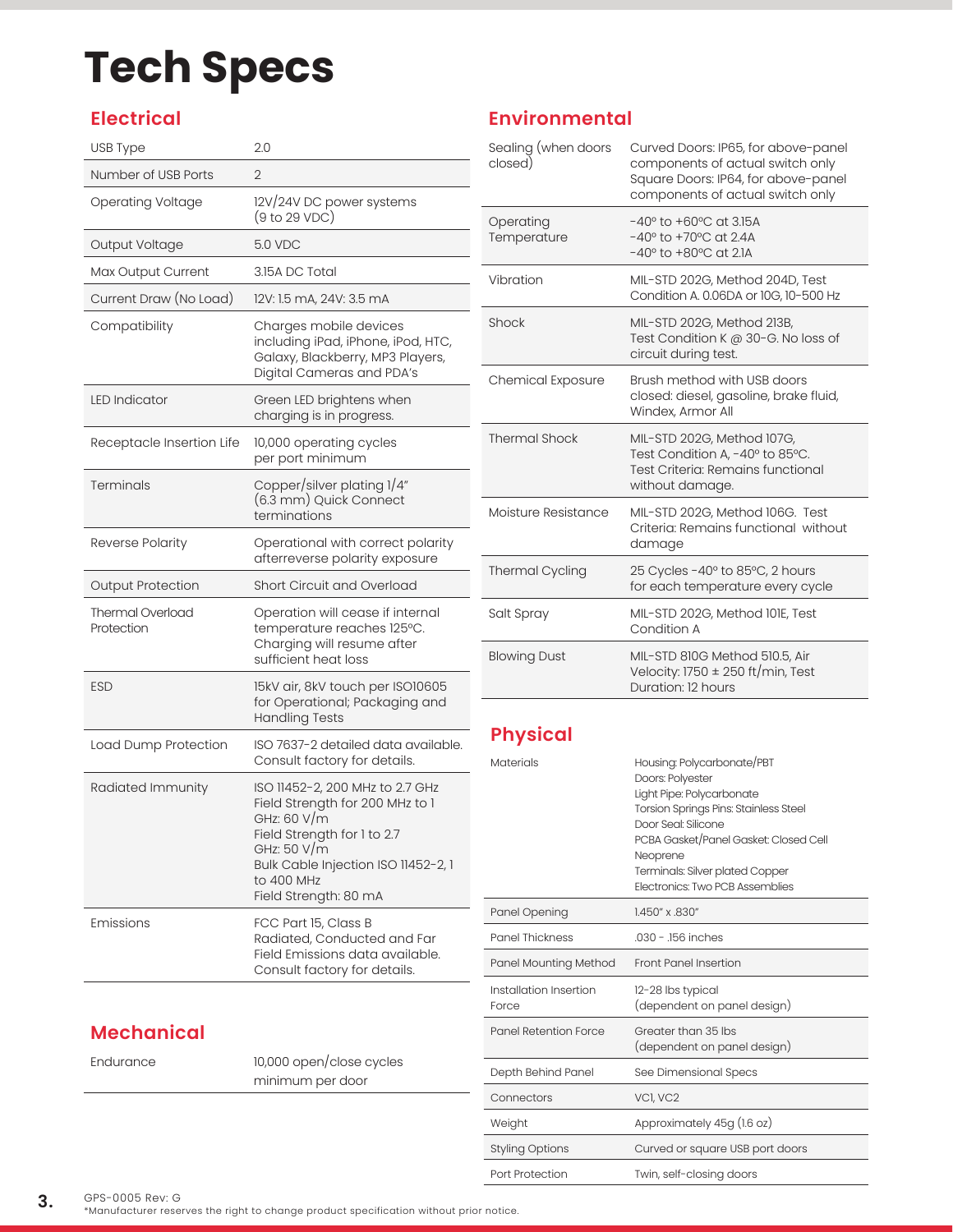## **Ordering Scheme**

| Sample<br>Part Number |                                                                                                                 |  |   |                |                  |   |                       |   |   |                                      |        |   |   |    |
|-----------------------|-----------------------------------------------------------------------------------------------------------------|--|---|----------------|------------------|---|-----------------------|---|---|--------------------------------------|--------|---|---|----|
| Selection             |                                                                                                                 |  |   | $\overline{2}$ |                  | 3 | $\overline{4}$        | 5 | 6 |                                      | 7      | 8 | 9 | 10 |
| 1. SERIES             |                                                                                                                 |  |   |                |                  |   | <b>6. TERMINATION</b> |   |   |                                      |        |   |   |    |
| v                     |                                                                                                                 |  |   |                |                  |   | $.250$ Tab            |   |   |                                      |        |   |   |    |
|                       | 2. PRODUCT TYPE                                                                                                 |  |   |                |                  |   | 7. DOOR STYLE         |   |   |                                      |        |   |   |    |
| USB                   | Charger                                                                                                         |  |   |                |                  |   | Curved                |   |   | $\overline{2}$                       | Square |   |   |    |
|                       | 3. SOURCE VOLTAGE                                                                                               |  |   |                |                  |   | 8. DOOR COLOR         |   |   |                                      |        |   |   |    |
| 24                    | $24/12$ Volts DC                                                                                                |  |   |                |                  |   | <b>Black</b><br>в     |   |   |                                      |        |   |   |    |
|                       | 4. LED INDICATOR (VOLTAGE MATCHES SOURCE)                                                                       |  |   |                |                  |   | 9. FRAME COLOR        |   |   |                                      |        |   |   |    |
| G                     | Green                                                                                                           |  | 0 |                | Stealth (no LED) |   | <b>Black</b><br>в     |   |   |                                      |        |   |   |    |
|                       | <b>5 CIRCUIT PROTECTION</b>                                                                                     |  |   |                |                  |   | <b>10. PANEL SEAL</b> |   |   |                                      |        |   |   |    |
| 2                     | Reverse Polarity, Thermal Overload & Overcurrent<br>Load Dump, Reverse Polarity, Thermal Overload & Overcurrent |  |   |                |                  |   | Yes                   |   |   |                                      |        |   |   |    |
|                       |                                                                                                                 |  |   |                |                  |   |                       |   |   | it® Configure Complete Part Number > |        |   |   |    |

## **Dimensional Specs**

inches [millimeters]

#### **Curved Door Style Option**











Notes:

1 Charger to install into 1.450" X 0.830" panel opening

**4.** \*Manufacturer reserves the right to change product specification without prior notice.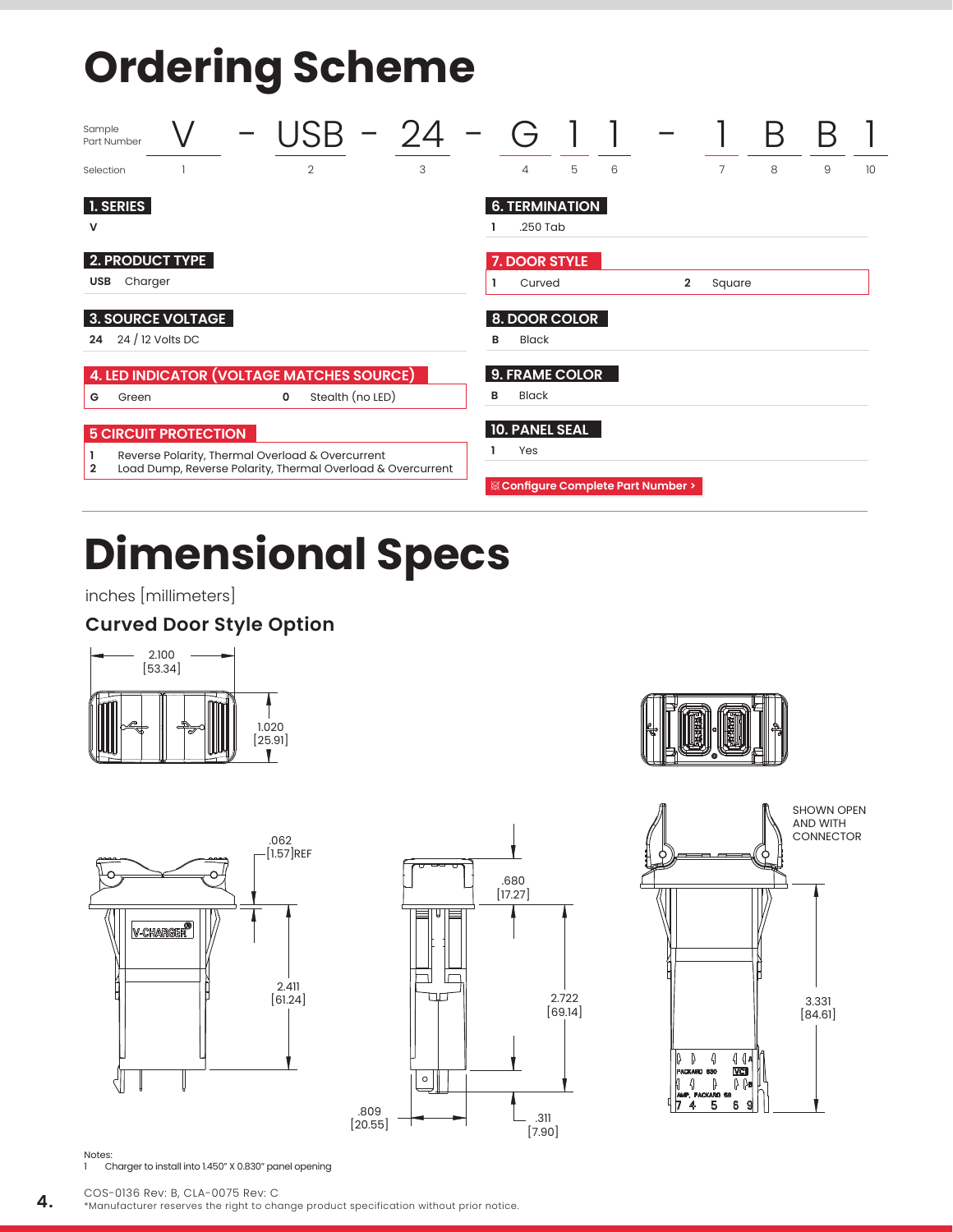## **Dimensional Specs**

inches [millimeters]

### **Square Door Style Option**











#### Notes:

1 Charger to install into 1.450" X 0.830" panel opening